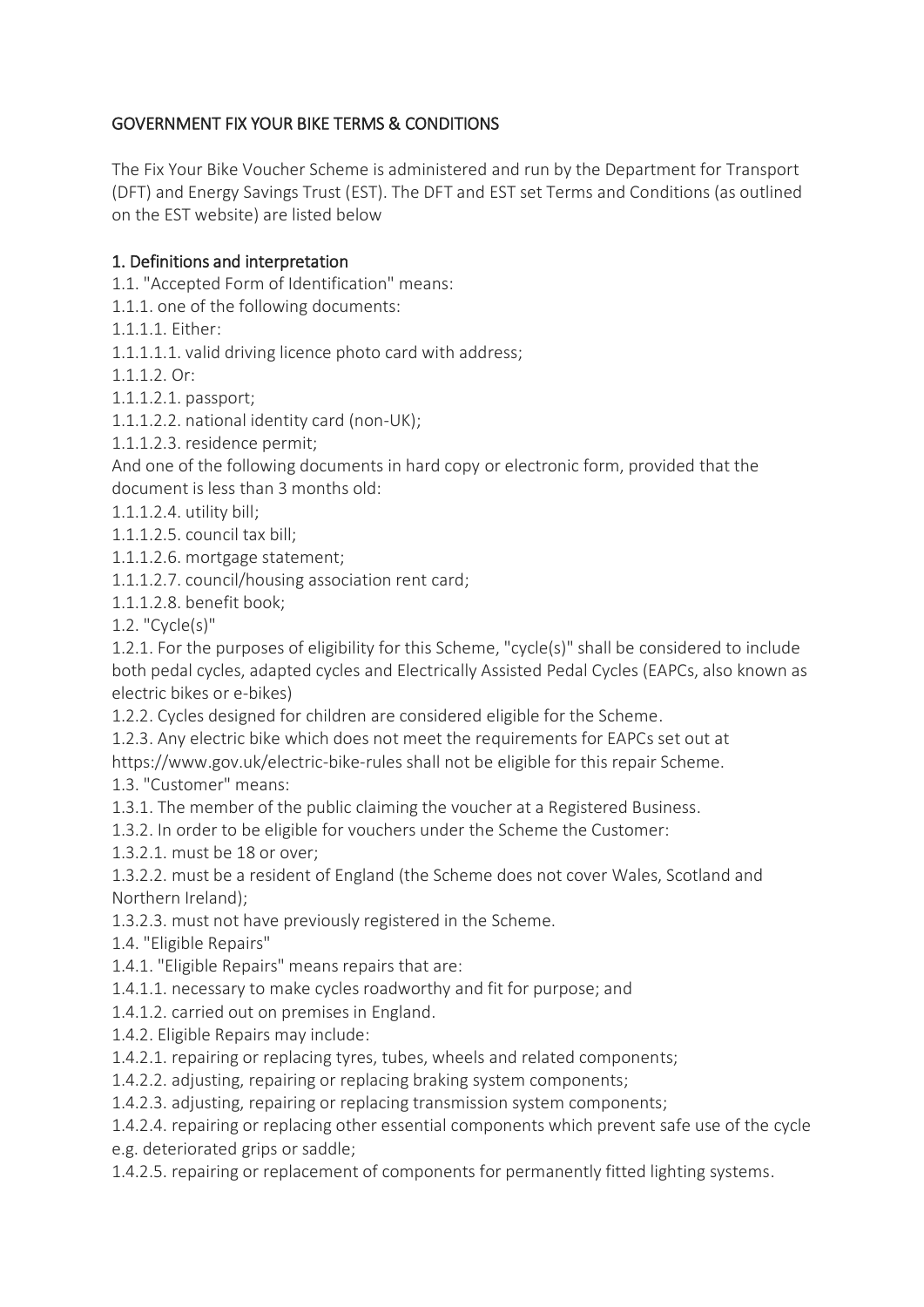1.4.3. The following repairs are not Eligible Repairs:

1.4.3.1. a sale of replacement parts without any repair work.

1.4.3.2. replacement or upgrade of existing safe and roadworthy components;

1.4.3.3. replacement or repair of removeable lighting accessories.

1.5. "Point of Claim" means the point at which the Customer takes the cycle to the Registered Business for repairs and submits the voucher code and identification to the Registered Business for approval and in clauses 1, 2 and 3 "claim", "claimed" and "claiming" are to be construed accordingly.

1.6. "Registered Business" means a bike repair business that is listed as being registered to take part on the Scheme on the website: <https://fixyourbikevoucherscheme.est.org.uk/> 1.7. "Scheme" means: 1.7.1. the Government funded Scheme, known as the "Fix Your Bike Voucher Scheme", that provides vouchers to members of the public to be used only against the costs incurred from the Eligible Repairs of cycles at Registered Businesses.

## 2. Voucher Rules

2.1. Vouchers may only be used against the cost of Eligible Repairs carried out by a Registered Business.

2.2. Vouchers must be within the 60 day validity period (set out at clause 3.3) at the Point of Claim.

2.3. Vouchers will cover up to £50 per cycle towards the Eligible Repairs and parts that need replacement as part of the Eligible Repairs. The cycle owner will need to pay the remainder cost if the cost is greater than £50.

2.4. If the cost of the service is below £50, the voucher will only cover for the effective cost of the transaction (less than £50).

2.5. A maximum of 2 vouchers can be claimed per customer address, and only 1 voucher per cycle, but both do not need to be claimed at the same time.

## 3. Process for voucher issue and repairs

3.1. When applying for a voucher, customers must provide a description of the cycle(s) for repair (e.g. colour and brand).

3.2. Once a voucher is issued the unique voucher code will be displayed on the screen and sent via email.

3.3. Once a voucher is issued customers have 60 days to claim it at a Registered Business before it expires ("the 60 day validity period"). Once a voucher has been accepted by a Registered Business, it is not possible to reverse this operation and claim the voucher in a different Registered Business.

3.4. Repairs can be carried out up to 60 days after the expiry of the 60 day validity period as long as:

3.4.1. the voucher has been accepted by a Registered Business; and

3.4.2. the Eligible Repairs have been agreed before the expiry of the 60 day validity period. 3.5. Customers must arrange and book the cycle in for repair with the Registered Business directly. The Energy Saving Trust and Department of Transport will not be involved with this process.

3.6. The Customer who has registered with the Scheme and has been issued the voucher must be the same person who visits the Participating Business at point of drop off and collection of the cycle.